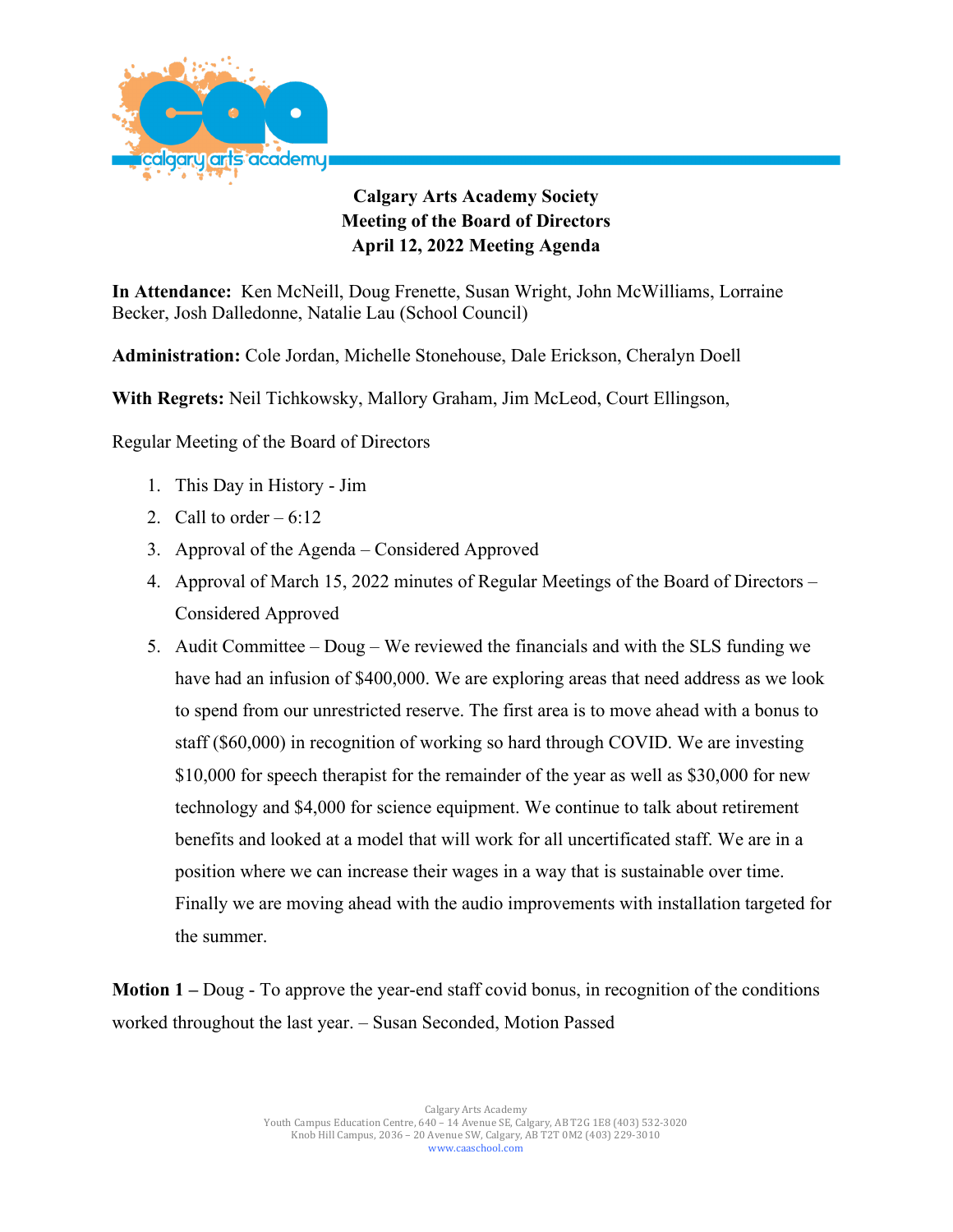6. Superintendent Report – Dale – We have explored a lot of avenues for capital planning. We do not have any solution yet and neither does the Government. If nothing changes by the end of April, we will ask school council to write a letter to government. We will then need to make a decision based on our current available space. Out in the community if you know of any spaces for lease, please let us know. The City of Calgary are also looking for us. There are other charters that are waiting to hear from government, but we feel we are in the most desperate position. We need to complete a feasibility study for the modulars at Knobhill. If approved, the hope is the modulars would be installed by Christmas. The feasibility study will determine the infrastructure requirements. This could be \$40000-\$80,000 cost. Normally we would get that money upfront, but the government is not willing to do that at this time, so we are asking for board support. With registration, we have about 80 families waiting to know where their students are going to be.

**Motion 2 –** Doug - To approve the hiring of a company to do a feasibility study with a maximum budget of \$80,000 - John Seconded – Motion Passed.

The capital planning and infrastructure committee will reach out to community partners to help find more options.

- 7. Advocacy
	- Government Relations Committee Ken Joe Ceci will tour the school on May 17 followed by lunch. Generally speaking, the NDP are afraid of privatization, we need to remind them that we are a public school. From a TAAPCS perspective they have sent out fact sheets and have asked members to continue to spread correct information. They are doing all they can. Ken has also called the ministers office and is still waiting to hear back.
	- Capital Plan/Infrastructure Committee Jim
	- Community Engagement Committee Joshua Kudos to Cheralyn for getting everything together with the Arts Panel. Charter Advocacy and TAAPCS were a